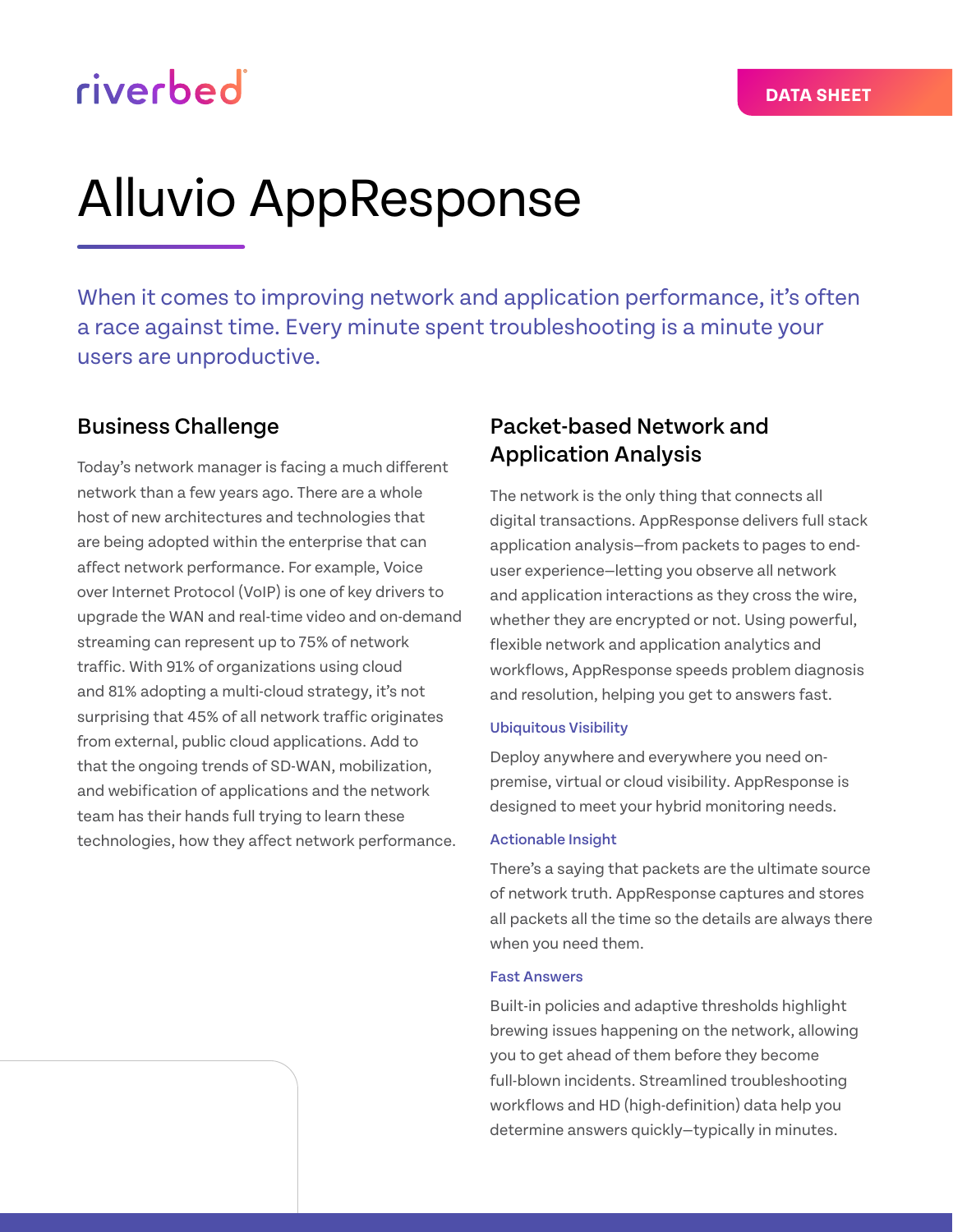## Add-on Modules

AppResponse offers a variety of optional modules that provide specialized analysis. These modules include:

## **Application Stream Analysis (ASA)**

The ASA module provides real-time and historical network-based application analysis. It monitors all TCP and UDP applications and other L4 protocolbased metrics. ASA also provides rich response time composition metrics so you can quickly determine where to focus your troubleshooting efforts—the network, application, or client.

## **Web Transaction Analysis (WTA)**

The WTA module offers real-time web application performance analysis for monitoring business transactions. It auto discovers all URLs and enduser activity to simplify monitoring. View end-user experience for web pages as well as detect page errors, page rates, unique users, and more.

Geographic heat maps make it easy to focus triage efforts on critically affected users and sites.

## **Citrix Analysis (CXA)**

CXA correlates front-end user sessions to backend transactions to understand where and why

problems are occurring in Citrix Virtual App and Desktop (formerly XenApp and XenDesktop). Follow individual user transactions through the Citrix tier to troubleshoot performance issues. Investigate utilization, latency, and ICA priorities.

## **Database Analysis (DBA)**

The DBA module identifies the impact of the database on end-to-end application performance. By monitoring database performance at the transaction level, you can identify the particular SQL statement or database call responsible for application delay and equip your database team with actionable information. Its agentless approach introduces zero overhead on database operation and does not require privileged access to database systems or database diagnostics logging.

## **Unified Communications Analysis (UCA)**

The UCA module provides real-time and historical analysis of voice and video performance calls. Drill down to the underlying problem to understand the interaction of voice and data traffic. Proactively monitor voice call quality and resolve issues before they affect users. Set meaningful SLA's based on how call quality is affecting the business.

## Key Features

## **Network Forensics**

The Shark Packet Analysis (SPA) module is part of the base package and delivers near realtime traffic analysis of packet events with 1-second granular displays with microsecond resolution.

## Deep packet inspection (DPI)

Auto-recognizes more than 2,500 popular business and recreational applications

## Multi-capture jobs

**•** Perform multiple, separate capture jobs to them and dedicate different amounts of storage or filtering

## Selective recording

**•** Capture and store just the header, the header and the first xx bits, or the whole packet. You decide

## Smart packet indexing

**•** Real-time indexing of packet data means you can quickly search terabytes of data—without having to drag packets across the network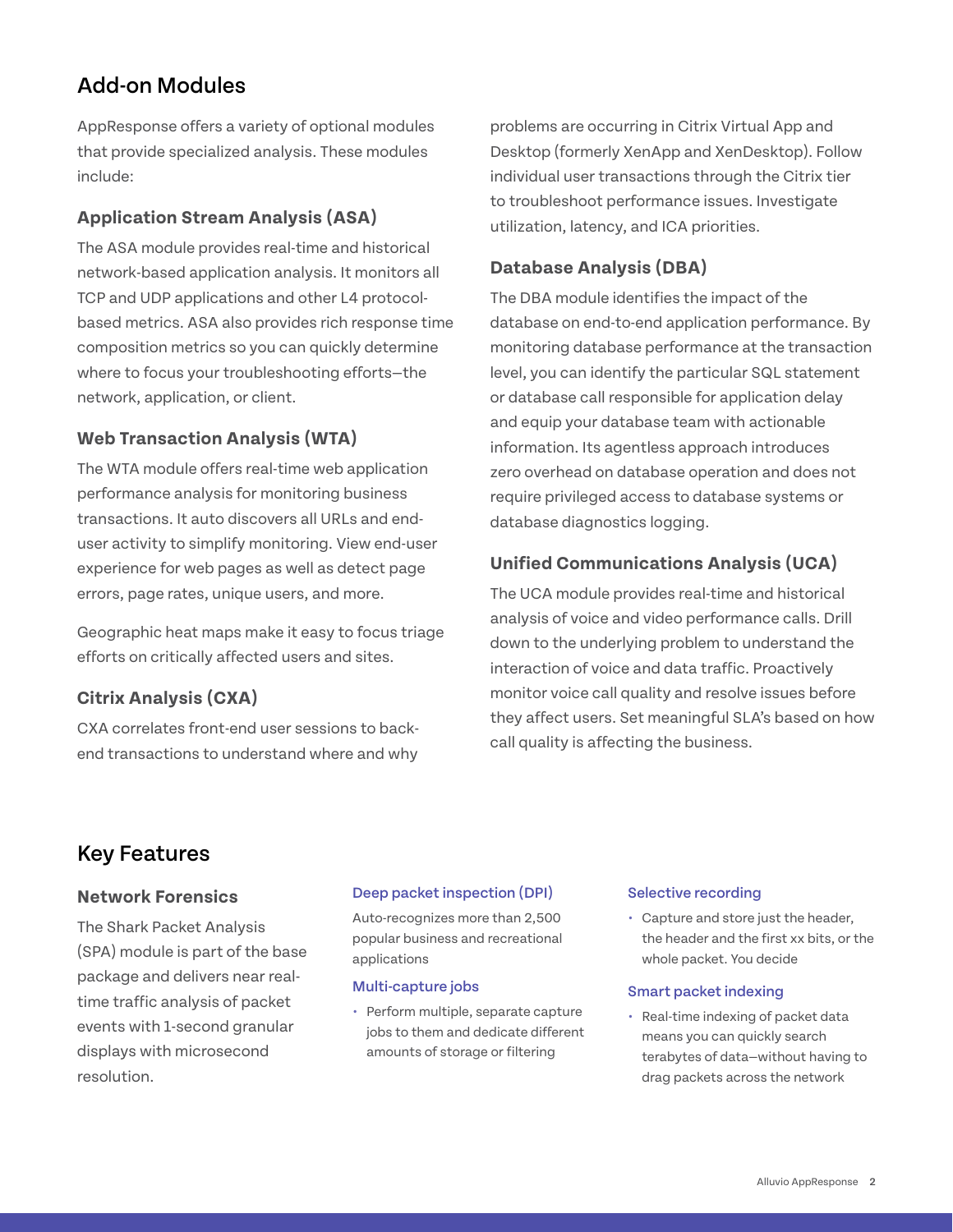## Network-layer analysis

**•** Provides support for networklayer analysis, such as ARP, CIFS, microburst, broadcast and multicast issues

## Address management protocols

**•** Troubleshoot DHCP and DNS issues

## Application-specific analysis

- **•** All variations of FIX
- **•** Market Data Feed protocols: Aquis, Euronext, PITCH, LSE, CTS, CQS, OPRA, UQDF, UTDF, OMDF, IC, TMX
- **•** Market Data Gap Detection views
	- Market Data Gaps Over Time
	- Market Data Gap Details
	- Market Data Gaps Overview
- **•** VDI: VMware PCoIP, Citrix ICA and **CGP**

## **Application Analytics**

The Application Stream Analysis (ASA) module all TCP and UDP app and corresponding metrics with historical summary info.

## Real-time and historical data analysis

- **•** Monitor live performance for all users all the time, and alert against SLAs
- **•** Roll-up metrics at 1 min., 5 min., 1 hour, 6 hour, and 1 day granularity
- **•** Store data up to 3 years
- **•** Stores aggregate data and individual flows and pages so you can get to the answer faster without having to go to the packets as often
- **•** Analyze historical information for trending and capacity planning

## Flexible data analysis

- **•** Continuously automated calculation of 60+ TCP and UDP metrics
- **•** Aggregate traffic by applications, users, servers, clients, conversations, and host groups. Define a hierarchy of host groups
- **•** Understand network bandwidth utilization by remote offices

#### Auto discover service names

**•** Auto discover internal web apps

## Virtual interface groups (ViFGs)

- **•** Auto-discover VLANs
- **•** Group up to 32 VLAN IDs
- **•** Capture traffic from multiple VLAN IDs

## Response time analysis

- **•** Response Time Composition Chart graphically shows network, server and client delay metrics include:
- Connection set up, server response, payload transfer, retransmission delay, network round trip time (out), network round trip time (in), user response
- True min and max metrics
	- User response time
	- Server response time
	- Round trip time

## **Web Application Analysis**

The Web Transaction Analysis (WTA) module provides real-time web application performance for monitoring business transactions.

## Web page time analysis

- **•** Auto-discovers all URLs, page families, and end-user activity
- **•** View metrics by Slow Pages, Page Views, Page Time, Network Busy Time (per page), Server Busy Time (per page), Unique Users, and Unique Affected Users

## End-user experience monitoring (EUM)

**•** View response time for web pages for a true end-user perspective of performance. Passively monitor browser load time for the page level and object level of a web page or group of web pages as monitored as a single transaction

## Web transaction performance

**•** Detects abnormal web transaction performance and directly alerts on common web application problems such as page errors, response/page, page rate, # of slow pages, and slow page times

## TruePlot®

**•** TruePlot can render hundreds of thousands of transactions at once to reveal patterns hidden by traditional line charts. TruePlot doesn't average-out spikes and can clearly differentiate symptoms vs root causes

## Group and monitor related pages or users

- **•** Easily monitor a group of related web pages in a common way. Customize monitoring to flexibly map your web pages to an application. Group page views together or separate pages that are monitored together by default
- **•** Group originating IPs of users who are using/downloading the pages

## Geographic heat map

- **•** Geographic display of performance and usage for Web applications and page views to focus triage efforts on the most critically affected users and sites
- **•** View by web application, region, platform, and browser type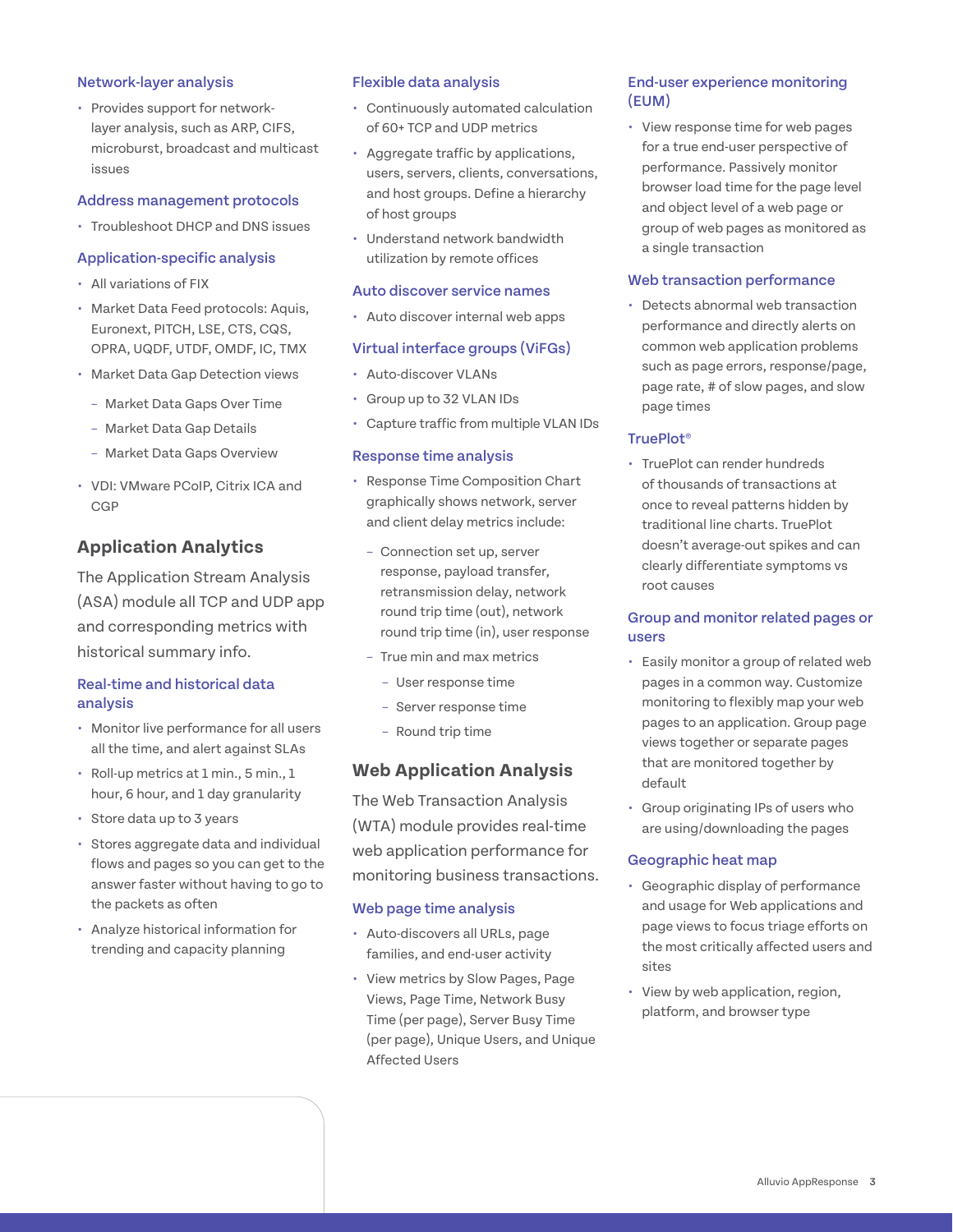## TLS analysis

- **•** Track SSL/TLS handshakes metrics and certificate information
- **•** Find number and versions of producing TLS/SSL, certificate status, cipher suites, error types, renegotiation, etc.

## **Database Analysis**

The Database Analysis module (DBA) provides automatic recognition and real-time analysis of major SQL databases.

## Auto recognition

- **•** Automatic recognition of databases on all network addresses and ports
- **•** Major SQL databases recognized

## Database analysis

- **•** Layer 7 packet decoding acquires database sessions, SQL queries, stats and timing info
- **•** Full-text parsing and standardization of every SQL query
- **•** Multi-key access to database sessions and SQL queries

## **VoIP and Video Call Analysis**

The Unified Communications Analysis module (UCA) provides real-time and historical analysis of voice and video performance calls with the ability to drill-down to the underlying problem.

- **•** Automatically recognizes more than 140 voice, audio and video codecs, including SIP, H.323 and Cisco SCCP
- **•** Infer call quality from RTP or decrypt encrypted signaling
- **•** Define your own call quality definitions by codec
- **•** Signaling ladder diagram is in Riverbed Packet Analyzer Plus

## UCA insights

- **•** All UC traffic VOIP/Video summary shows all UC traffic being monitored, e.g. Zoom and Microsoft Teams
- **•** UC Host Group Shows VOIP/Video load, performance and network anomalies of an individual host group
- **•** Summary: VOIP/VIDEO CALL summary of individual calls

## UC navigator analysis

**•** All UC traffic, call user groups, media types, individual calls, individual channels

## **Citrix Analysis**

- **•** Supports Citrix Virtual App and Desktop (formerly XenApp and XenDesktop)
- **•** Correlate front-end user sessions to back-end transactions to understand where and why problems are occurring
- **•** Follow an individual user session through the Citrix tier to understand where and why problems are occurring
- **•** Monitor client-side latency, application execution time, host resource allocation, and infrastructure latency
- **•** Trend virtual desktop performance KPIs such as hypervisor, remote file share, and virtual machine performance
- **•** Track remote display latency by VDI server and data center to identify problems and impacted users by geography or business location
- **•** Monitor server-side and port latency, turns, utilization, connections, and retransmissions

## **Web UI**

## Insights

**•** Pre-defined, intelligent analysis and workflows that are functional right out of the box. Enables novice users to use AppResponse and gain expertise over time. Create, save, and share your own insights

## **Navigator**

**•** Expert analysis with multidimensional drill down and pivots. Allows you to explore all dimensions of your analysis

## Search

**•** Flexibly search for anything that is stored in the database, such as host groups, applications, IPs, IP conversations, and more

## Reporting

**•** Share analysis with colleagues and executives

## **Certifications**

- **•** USGv6
- **•** FIPS 140-2

## Internationalization / Localization

**•** Simplified Chinese (zh\_CH)

## **Miscellaneous**

## Authentication

**•** SAML-2.0, RADIUS/TACACS+ authentications

## PFS encryption

**•** Leverage PFS API that works with partners to support TLS 1.3 encryption that enables completely private key exchanges

## Analytics

- **•** Adaptive Thresholds compares current traffic to historical baselines and alerts on anomalous behaviors
- **•** Adaptive built-in policies support:
- **•** App Response Time
- **•** Host Group Traffic

## Alerting

- **•** Built-in policies, available out of the box, alert on events such as application availability, degradation, and network packet loss
- **•** Flexible reporting with ability to save, email and schedule reports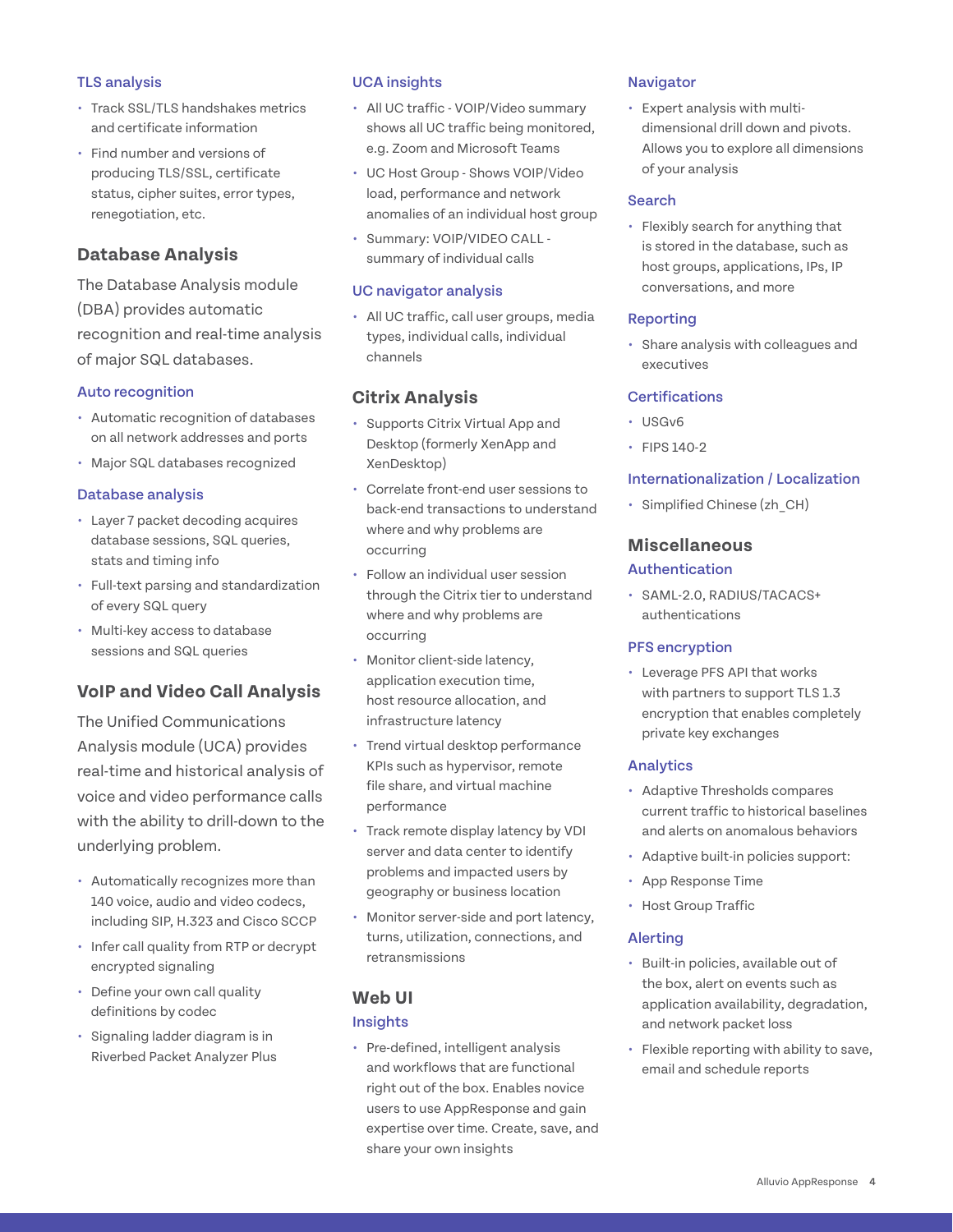## Incident notifications

- **•** ServiceNow AppResponse can send incident tickets to ServiceNow for central IT service management
- **•** Encrypted Syslog- AppResponse alerts can be sent to any remote syslog
- **•** SNMP trap Alerts can also be sent to an SNMP trap

## Appliance health monitoring

- **•** Appliance sub-system status, e.g., power supply, RAID, etc.
- **•** Disk storage usage tracking
- **•** Storage configuration data
- **•** RAID level
- **•** Allocation for different performance data types

#### Customizable disk space allocation

**•** Customize allocated space for your packet, microflow indexes, aggregates, and transaction metrics storage either by data volume or retention time

#### Comparison to earlier times

**•** Yesterday, last week, 4 weeks ago

## Backup and restore

- **•** Remote backup of performance and configuration data:
- **•** Aggregate data (ASA, WTA, DBA, UCA, CXA)
- **•** Alert events
- **•** Scheduled reports
- **•** System metrics
- **•** Scheduled backups

#### Rest API

**•** Support for AAA, managing time/ time zone, managing host groups, getting performance data and packet data, and packet export

## Built-in SteelScript for enhanced automation

**•** See SteelScript code to access data in UI widgets; copy to clipboard to edit and quickly build custom automations as you require

## **Integration Links**

Allow users to contextually integrate with other Alluvio NPM or external products:

- **•** [Alluvio Aternity](http://www.aternity.com/)
- **•** [Alluvio NetIM](https://www.riverbed.com/products/steelcentral/steelcentral-netim.html)

## External links

- **•** ARIN WHOIS Search
- **•** Geotool
- **•** Traceroute
- **•** Trusted Research Portal
- **•** Malware Domain List

## **AppResponse Cloud**

Provides real-time and historical network and application visibility into cloud environments.

#### Cloud vendors supported

- **•** AWS
- **•** AWS GovCloud West
- **•** Azure

#### Supported visibility

- **•** Network forensics (SPA module)
- **•** Network and application analytics (ASA module)

#### Cloud telemetry options

To obtain packets in the cloud, AppResponse Cloud works with:

- **•** AWS VPC Traffic Mirroring
- **•** Azure Virtual Network Tap (offered in preview mode by Microsoft)
- **•** Cloud packet brokers

## **Integrations**

## Alluvio NetProfiler

**•** AppResponse exports flow to [NetProfiler](https://www.riverbed.com/products/steelcentral/steelcentral-netprofiler.html) for end-to-end monitoring and reporting

#### Alluvio Transaction Analyzer Plus

**•** AppResponse provides one-click access to Riverbed [Transaction](https://www.riverbed.com/products/steelcentral/steelcentral-transaction-analyzer.html)  [Analyze Plus](https://www.riverbed.com/products/steelcentral/steelcentral-transaction-analyzer.html) for detailed transaction modeling for root-case analysis and predictive studies

## Alluvio Packet Analyzer Plus

**•** Alluvio [Packet Analyzer Plus](https://www.riverbed.com/products/steelcentral/steelcentral-packet-analyzer.html) is graphical packet analysis software for AppResponse

#### Alluvio Portal

**•** AppResponse integrates with Alluvio [Portal](https://www.riverbed.com/products/steelcentral/steelcentral-portal.html) for blended viewing of end-user experience, application, network, UC, and infrastructure performance

#### Network tap aggregators

**•** AppResponse adopts the precision time stamps from network tap aggregators such as Gigamon, Keysight, and Garmon.